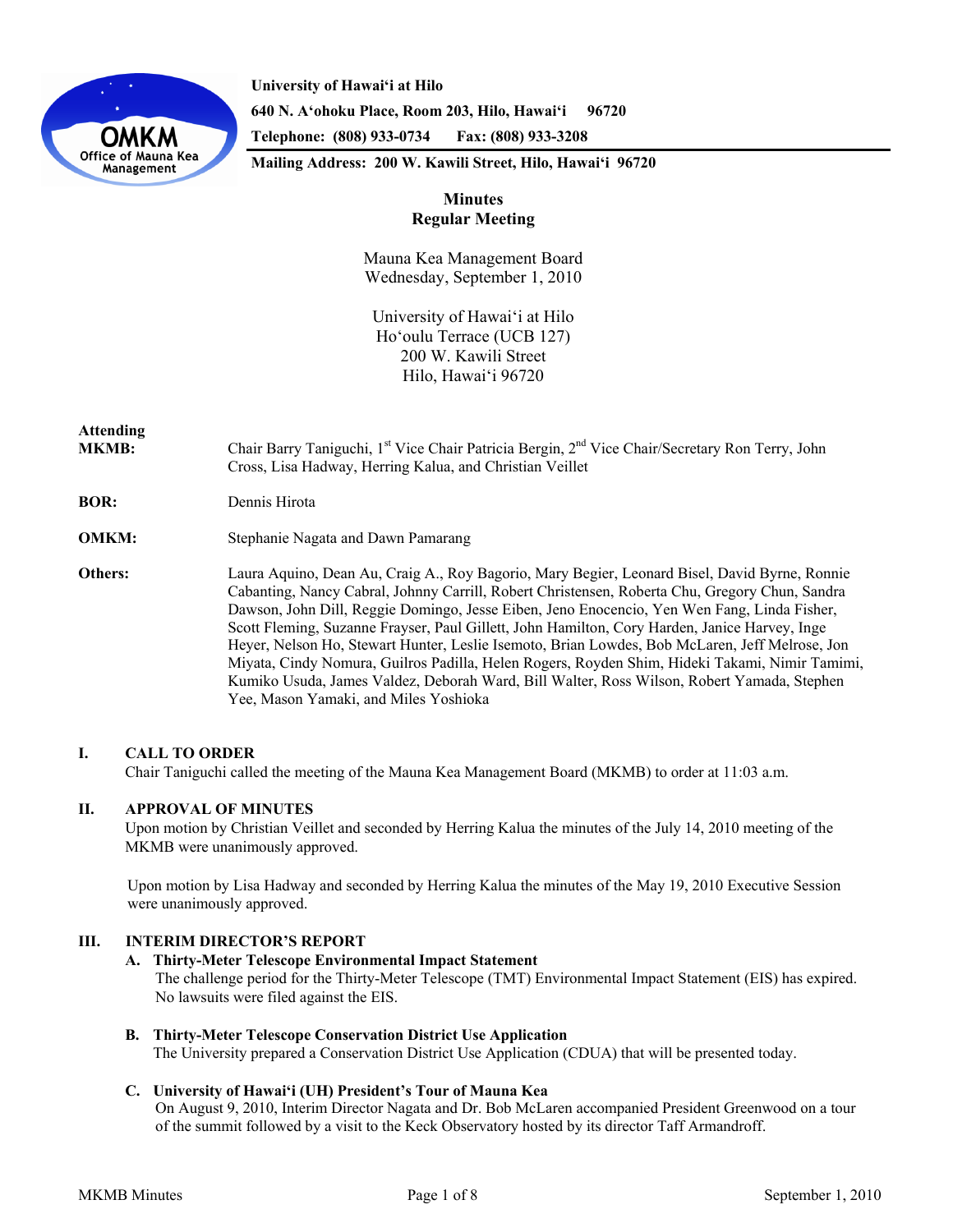## **D. Rule Making**

A committee of agency representatives, chaired by Lisa Hadway, has been formed to provide guidance in the development of rules. The goal is to have a draft of the rules by next spring followed by public meetings as required by statute next summer.

## **E. Mauna Kea Rangers**

 Scotty Paiva has returned from special duty from the British Petroleum oil cleanup in the Gulf. The ranger corps is back to its full complement of five rangers.

## **F. Kona Town Meeting**

 Interim Director Nagata, Ed Stevens, Ka'iu Kimura, and Sandra Dawson will be giving short presentations at the Kona Town Meeting on September 14, 2010. The theme of the meeting is Mauna Kea. Interim Director Nagata will be doing a presentation on the Office and its activities over the past ten years.

## **IV. KAHU KŪ MAUNA COUNCIL (KKMC)**

No report.

## **V. NEW BUSINESS**

## **A. Conservation District Use Application for the Thirty-Meter Telescope Project**

Interim Director Nagata presented the TMT's Conservation District Use Application (CDUA) to the Board. She made it very clear that the Mauna Kea Management Board (MKMB) is making a recommendation to file the CDUA not granting a permit to construct the TMT. Only the Board of Land and Natural Resources (BLNR) has the authority to approve and issue a permit.

## Background

May 19, 2010 – Final EIS accepted by the Governor May 19, 2010 – MKMB recommended approval of the TMT project. June 28, 2010 – University of Hawaiʻi Board of Regents approved the TMT project.

## Objective of the CDUA

The Mauna Kea Science Reserve is zoned conservation district and is also classified a resource subzone. The purpose of the CDUA is to provide information to the BLNR for their consideration in granting a Conservation District Use Permit (CDUP):

- 1. Whether the project is consistent with the purpose of the Conservation District and objectives of the designated subzone.
- 2. What are the impacts to the resources.
- 3. How it protects public health, safety and welfare.
- 4. What are the effects on cultural practices.
- 5. What are the effects on public access.

## Requirements of the CDUA

*1. Whether or not the project is consistent with the purpose of the Conservation District and objectives of the Resource Subzone.* 

UH is committed to the management measures contained in the BLNR approved Comprehensive Management Plan (CMP) and sub plans. UH is also committed to implementing both the CMP and its sub plans.

A TMT Management Plan was developed which adopts the goals, objectives, findings, recommendations, and management strategies and actions of the CMP and sub plans. The TMT Management Plan also fulfills the requirement of the Conservation District Rules Exhibit 3.

## *2. Assess how the project will not cause substantial adverse impact to existing resources.*

Analyses of the impacts are detailed in the TMT Final EIS. The impacts are evaluated within the project's framework of compliance with all applicable rules, regulations and requirements. An assessment of the project is that it will not have an adverse impact based on the assumed implementation of the proposed mitigation measures and relevant CMP and sub plan management actions; it utilizes existing roadways and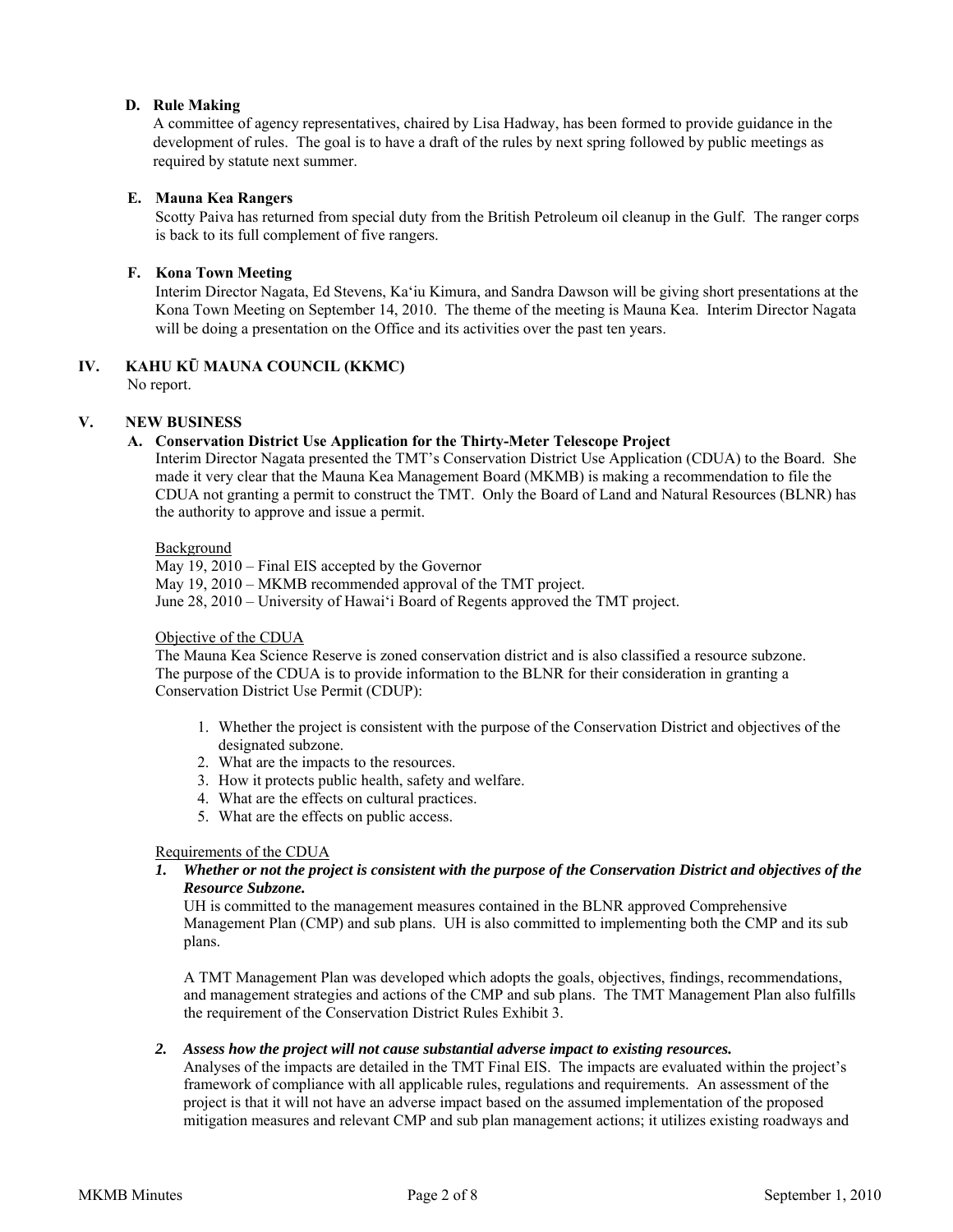utility corridors; and the location of the TMT project as well as the design and color helps minimize visual impact.

## 3. *Preservation and improvement of existing physical and environmental aspects of the land and visual impacts*.

The TMT project will be located in Area E in the northern plateau where it will not have an impact on the existing summit cinder cones. It will not be visible from Lake Waiau or the summit, but will be visible from the northern ridge of Kūkahauʻula where other telescope facilities are located and are visible. Its location at a lower elevation below the summit and design features help to minimize its visibility. From outside the Mauna Kea area, TMT will be visible to approximately 15 percent of the population of the Island of Hawaiʻi.

## *4. Protection of public health, safety and welfare.*

#### Wastewater

TMT is designed to have a zero-discharge sanitary waste system. No wastewater will be discharged into the ground, but instead will be collected, held in tanks and disposed at treatment and disposal facilities off the mountain.

## Solid Waste

The contractor will be required to remove waste frequently to prevent build-up of waste materials. Recycled materials will be separated and sent to a recycling facility. The contractor will also follow construction waste minimization guidelines developed by the Department of Business, Economic Development and Tourism.

During operations the project will provide recycling containers throughout the facility. Other solid wastes will be stored in closed containers to prevent providing potential food for invasive fauna and will be disposed at approved landfills.

TMT will also develop a waste management plan which goal is to minimize the level of solid waste generated by operations at a level below that of comparable sized facilities. The plan will establish policies and procedures for efficient handling, storage, use and disposal of waste.

#### Hazardous Waste

Handling of hazardous materials will follow all applicable regulations. All hazardous wastes will be stored in containers with a secondary containment system. Storage containers will be inspected daily to ensure the containers are intact and functional. TMT will not be using mercury and will be using non-toxic ethylene glycol. TMT will use an EPA-permitted contractor to transport hazardous materials off the mountain.

TMT will develop a Materials Storage/Waste Management Plan and Spill Prevention Response Plan. These plans will establish protocol for proper handling, storage, use and disposal of hazardous waste materials.

Although mirror washing wastewater is not considered a hazardous material, it will be treated as such. Mirror washing wastewater will drain into a double-walled holding tank which will be equipped with a leak detection system. Similar to the handling of other wastewater, it will be removed and transported off site for treatment and disposal.

## *5. Effect on traditional and customary Native Hawaiian rights and on historic properties.*

The CDUA evaluated the impact on cultural resources used for traditional and customary Native Hawaiian rights, including pilgrimage, prayer, shrine construction and offerings, collection of water from Lake Waiau, Piko deposition, scattering of cremation ashes and burial blessing. It also described the impact on historic properties. The majority of the areas within the Mauna Kea Science Reserve and Natural Areas Reserve where rituals and observances are believed to occur would not be affected by the project. The vast majority of the Science Reserve and Lake Waiau will also not be affected by the project, thus leaving substantial undisturbed areas where traditional and customary practices can continue.

An archaeological survey of the Science Reserve indicated there are no documented burials within the northern plateau. The closest burial is over a mile from the TMT site. The project would not have an impact on burial blessings.

The project's construction activities, in particular the access road, would occur in an area that has been substantially altered from previous observatory construction, and therefore would not result in any significant degradation of resources and of Kūkahauʻula.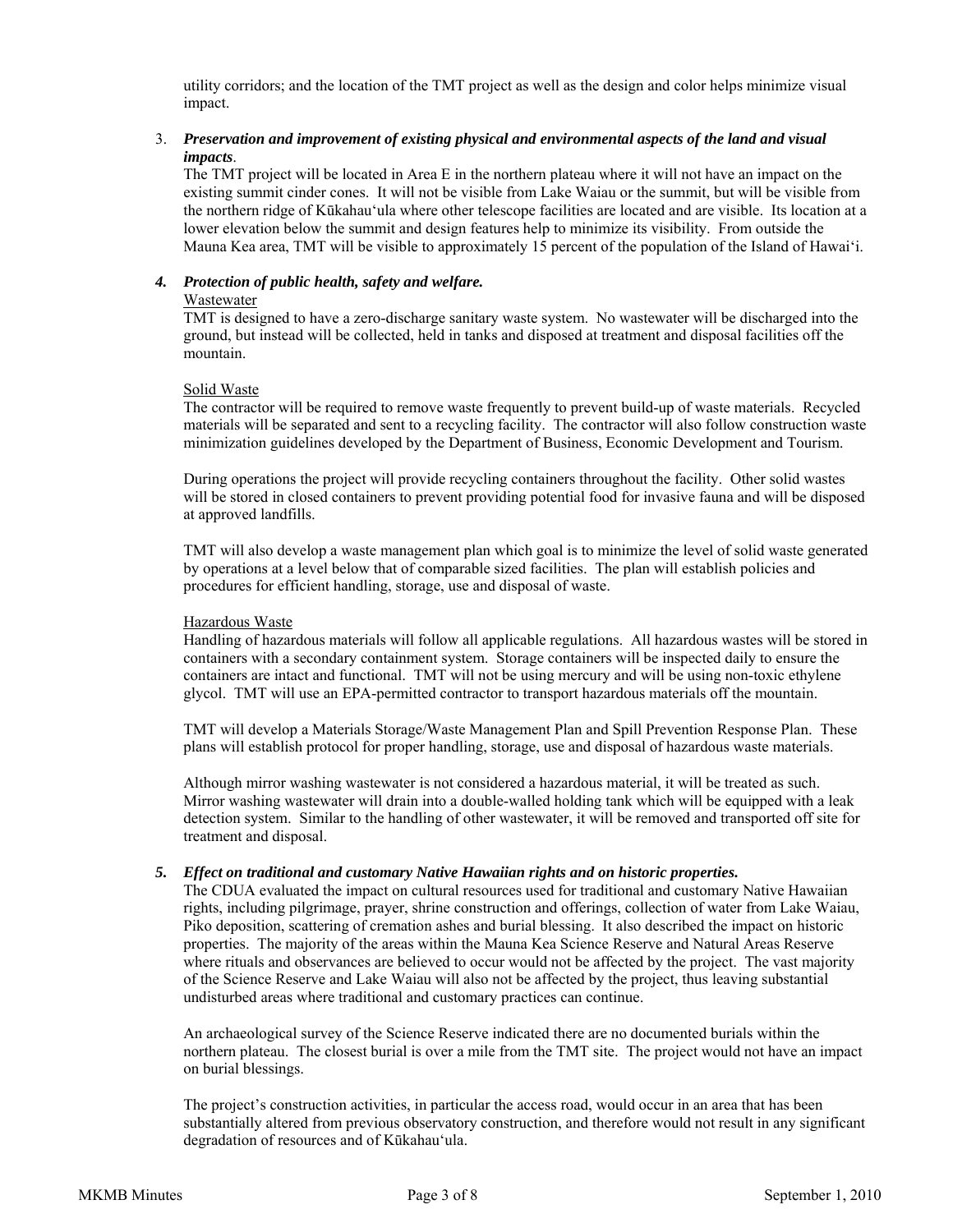## *6. Effects on public access and on public trails.*

There are no known trails in the vicinity of the TMT project. The closest customary trail is the Umikoa trail located approximately a mile to the south/southeast. The distance from the trails, and the fact that existing topography block views from the trails toward the proposed project site, indicate there is no potential for project-related work activity to adversely affect public access.

Construction activity in the summit batch plant and visibility to hikers could impact the experience of those hiking along the modern trail that intersects the summit access road near the batch plant and winds around the western side of Puʻu Hau Kea and heads to Lake Waiau.

The long-term indirect benefit is that it is anticipated that some of the lease rent to be paid by TMT will be used for educational and cultural awareness programs which will help reduce potential impact to the cultural resources by visitor and employees.

## TMT Management Plan

This document is intended to manage TMT land use in the Conservation District for the purpose of:

- 1) Conserving, protecting and preserving the natural and cultural resources and to promote long-term sustainability; and
- 2) Protect public health, safety and welfare.

The TMT Management Plan incorporated management actions contained in the CMP and sub plans. These documents are the primary management documents governing activities and uses in the UH Management Areas on Mauna Kea and will guide TMT project development and operations. The TMT Management Plan is intended to guide activities and uses within the TMT project area and together with the CMP and sub plans, they are intended to fulfill the purpose of the Conservation District with regards to the TMT project.

The TMT Management Plan includes and addresses the following:

- a. Construction and operations mitigation measures described in the TMT EIS.
- b. Decommissioning of the project at the end of its useful life by following the requirements and processes described in the Decommissioning sub plan, including preconstruction documentation of the conditions of the site prior to the start of construction.
- c. A Historic Preservation Mitigation Plan that includes archaeological monitoring during ground disturbance, and treatment of artifacts and human remains. It also calls for a cultural monitor to be on site whenever an archaeological monitor is present.
- d. Construction Plan including a construction schedule and description of construction activities.
- e. Historical and Archaeological Site Plan containing a summary of archaeological sites and historical properties within the Mauna Kea Science Reserve.
- f. Maintenance Plan for operational activities.
- g. Arthropod Access Way Monitoring Plan relating to monitoring wekiu bug and other arthropods along the TMT access way prior to, during and post construction.

## Recommendations

The Office of Mauna Kea Management (OMKM) requests that the MKMB recommends to the UH Hilo Chancellor to approve the CDUA and to submit it to the Department of Land and Natural Resources (DLNR). OMKM's recommendation is based on the following. The CDUA:

- 1. Incorporates information and mitigation measures of the TMT FEIS.
- 2. Meets the requirements of the CDUA.
- 3. Complies with Conservation District Rules.
- 4. Meets the purpose and objectives of the Conservation District and Resource Subzone.

OMKM also proposes that the MKMB also recommends to the UH Hilo Chancellor to request of the UH President that she designate UH Hilo to submit the CDUA to the Department of Land and Natural Resources. This is consistent with prior action taken by UH Hilo when it served as the proposing agency for the TMT EIS. UH Hilo has also been the principal agency responsible for implementing the Master Plan's project review process which included community input.

## Next Steps

Should the MKMB recommend approval of the CDUA and the UH Hilo Chancellor concurs with the MKMB's recommendation, submittal of the CDUA to DLNR completes the University's review process.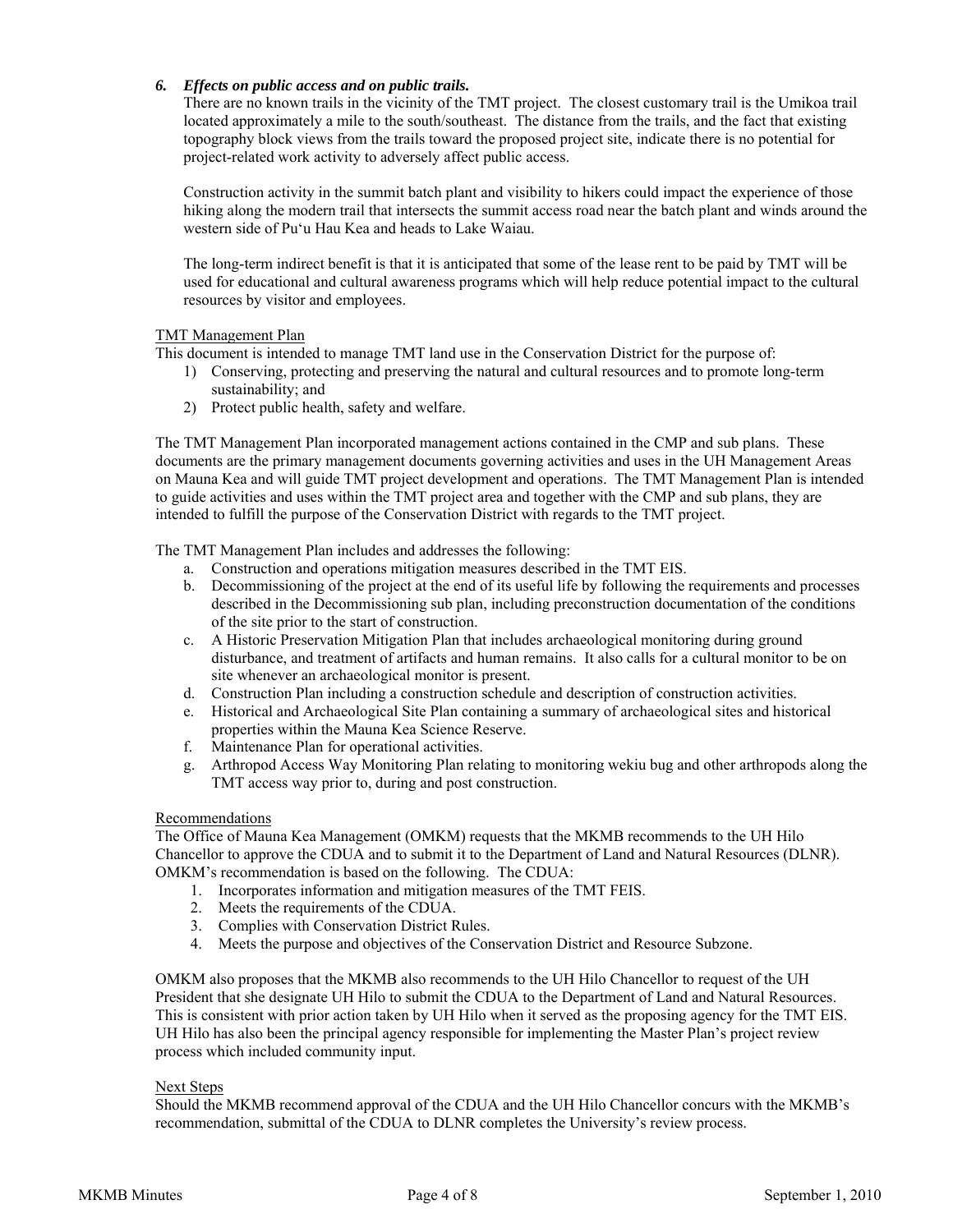The next step is the review and acceptance of the application by DLNR followed by public hearings as prescribed by law. Following these steps, adjustments to the CDUA may be required. The BLNR makes the final determination whether to grant a CDUP for the construction and operation of the TMT project.

#### Statement by Gary Sanders, TMT Project

Mr. Gary Sanders provided a short technical overview of the TMT project. The thirty meter diameter telescope is designed to collect light and provide very high resolution, become a leader as an astronomical resource for optical and infrared astronomy and to preserve Mauna Kea as the capitol of astronomy. TMT has worked very hard and respectfully in this process to develop a management and construction plan that meets all of the laws, regulations and requirements of the community. TMT is very grateful for MKMB's consideration today and for the opportunity to comment.

#### Public Testimonies

There were a total of 10 public testimonies. Six testified in support of the TMT project, three testified against, and one spoke about remembering the Hawaiians. (See attached.)

#### **B. Executive Session**

Chair Taniguchi asked for a motion to enter into executive session to discuss issues pertaining to the Board's powers, duties, privileges, immunities, and liabilities pursuant to HRS §92-5(a)(4). It was moved by Ron Terry and seconded by Herring Kalua to enter into executive session. Upon unanimous approval, the executive session commenced at 12:05 p.m.

The Board reconvened in public session at 1:34 p.m.

#### **C. Approval of the Conservation District Use Application for the Thirty-Meter Telescope Project**  Action

It was moved by Ron Terry and seconded by Herring Kalua to approve the Conservation District Use Application for the Thirty-Meter Telescope Project and to recommend to UH Hilo Chancellor Straney that the University of Hawai'i at Hilo accept the CDUA, and request of President Greenwood to designate UHH as the appropriate agency within the University to submit the application to the Department of Land and Natural Resources.

Dr. Terry commented on a statement made earlier by a testifier who stated the University was fronting the TMT by putting this application forward. Dr. Terry felt there is some confusion as to why this board is involved. The Board was asked back in 2000 to start taking some responsibility and making Mauna Kea its kuleana. Everything starts and stops with this Board. Personally he has no problem with making TMT do everything and making them responsible and not getting the Board involved, because it is a burden for us having to review everything carefully. This is what we were asked to do so we essentially own this CDUA. Many of us have spent hours reviewing it and worked hard on the EIS, and we are confident about administering the vote. We are taking that responsibility.

Board members unanimously voted in favor with no one opposing.

## **VI. ANNOUNCEMENTS**

There were no announcements from the public.

## **VII. NEXT MEETING**

Board members will be polled for future meeting dates.

## **VIII. ADJOURNMENT**

There being no further business, Chair Taniguchi adjourned the meeting at 1:39 p.m.

Respectfully submitted:

Signed by Dr. Ron Terry  $\frac{11}{3/10}$ 

Dr. Ron Terry, Secretary, MKMB Date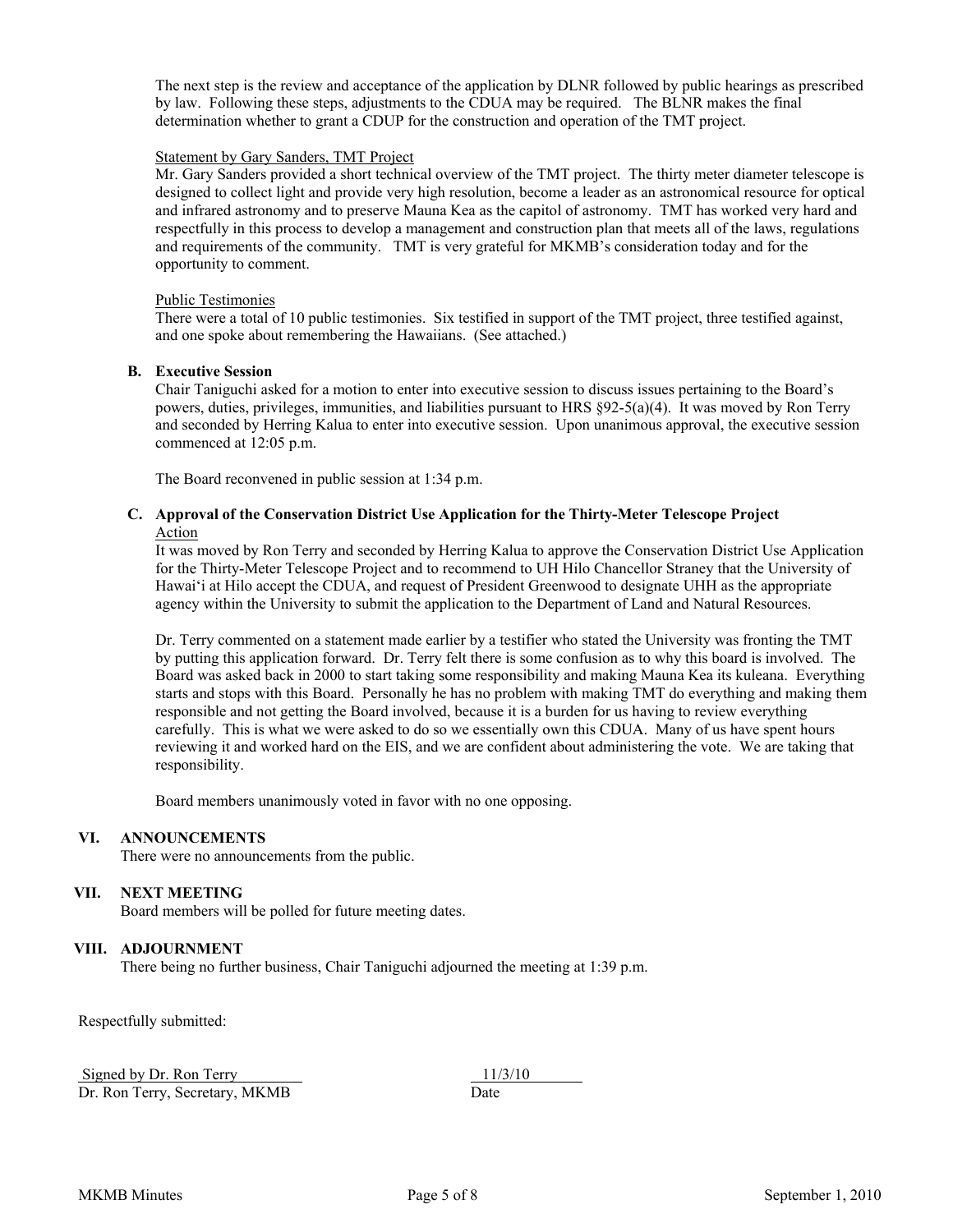## Public Testimonies

**Nimr Tamimi** asked for support in allowing the submittal of the CDUA to the DLNR to continue the permitting process for the TMT project. He strongly believes this project will not only provide a vital economic resource for our community, but it will also provide a wealth of education and hope for our children. The development of the EIS and the fact that it has been unchallenged shows the depth and strength of the project and the people involved with developing its plans. Based on their past record he has no feelings of regret for supporting this project and has the utmost confidence that subsequent documents will be just a strong as the EIS.

**Deborah Ward** stated recently there was a newspaper article that mentioned that a member of the public was ten years behind in his/her criticisms of the University's management of the summit resources. Chair Taniguchi and Herring Kalua cited the work of the Environment Committee, among others, as an example of the change in practice. She noted as a member of the Environment Committee that the committee met only once in 2009 and not once in 2010. The Environment Committee was not convened to provide input on this proposal, nor on the CDUA. The Natural Resources Management Plan (NRMP) promulgated by the Environment Committee calls for a number of studies to be carried out before any further development. When the CMP came before the BLNR without the NRMP BLNR later required its inclusion. She requests that the MKMB defer its decision until the Environment Committee has a chance to provide its input.

Ron Terry stated there is some truth to what Ms. Ward said. He tried to convene the Environment Committee for a number of times over the last six months with no success. It has been difficult finding a common time for everybody to meet, which is frustrating for him. Regarding the NRMP and CMP he always felt the NRMP should be part of the CMP. The BLNR asked for it and we also wanted it and now it is part of the CMP.

Dr. Terry stated individual members of the Environment Committee responded and discussed the TMT EIS with each other. He also spoke with Deborah Ward, Nelson Ho and a number of other people. He indicated that he, Deborah Ward, and Lisa Hadway submitted comments. Even though it was not the Environment Committee per se that submitted comments, the committee had significant input in the TMT EIS and had an impact on the way the document was changed and the way the Plans were changed. He has never thought of the Environment Committee as operating like the MKMB which gives recommendations. The Environment Committee is where we share input, although he would like to broaden the scope a little. While the Committee is composed of a dedicated group of people if we had 20 members we might get critical mass more often. He has asked Interim Director Nagata to send out invitations to people. Of course, he does not want a group with people who only come every third or fourth time. As the chair of the Environment Committee, he apologized for not meeting Ms. Ward's expectations. He has been trying really hard just to have a committee do a good job. The work on the NRMP was excellent.

**Nelson Ho** addressed his comments to concerned Big Islanders who love and respect Mauna Kea, people such as: Mae Mull, who in the 1970s spoke against the urbanization of the summit, Mayor Herbert Matayoshi, whose was concerned in the early 1980s about what was taking place the mountain top; those who expressed their concern during the 1983 Master Planning process that astronomy was taking over the summit of Mauna Kea and tried to get the UH and international astronomy community to live within limits establish a genuine balance on the mountain top; and those who testified at the UH 2000 Master Plan hearings. Big Islanders today are still upset with the industrialization and impacts on Mauna Kea just as they are about those same impacts on Haleakala. Sierra Club and others will keep advocating to restore the balance on the mountain against those forces pushing to industrialize it. They will keep advocating for management that protects the public's interest rather than the interest of the various stakeholders who stand to gain by continuing astronomy development. The TMT proposal represents a major push for more industrialization. It will not go unchallenged. This is the University of California and Caltech telescope, not a UH telescope as alleged on the CDUA proposal. The University is in collusion with the ambitions of the Californians and other outsiders who do not have the Islanders interest in mind. UH, by fronting for TMT, undermines its own reputation in our community. Some say many changes in management have occurred in the last ten years. But the attempts to repair the broken promises of the 1970s and 1980s are too little and too late. TMT should not be allowed on the mountain before all those issues are resolved, and in ways that serve the public's interests. Islanders outside the power structure do not want another telescope. They appreciate the education dollars that are promised now and the jobs that may go to the island residents, but they are not in favor of damaging Mauna Kea to get them. Even though this is not a UH telescope, Hawaiʻi tax payers are footing the bill to defend outsider ambitions against legal challenges.

**Jon Miyata,** president-elect of the Hawaiʻi Island Chamber of Commerce, which membership includes over 300 businesses representing over 700 members. TMT is one of the most important and significant project for this island and our state. It will fuel economic growth by providing hundreds of construction jobs for the better part of a decade, and will help to further diversify and grow our economy by providing our children the opportunity to utilize their scientific technical talents without having to leave Hawaiʻi. The long term economic benefits of the TMT will be widespread as we envision this project both during and after construction having the effect of bolstering substantially all sectors of our economy including the construction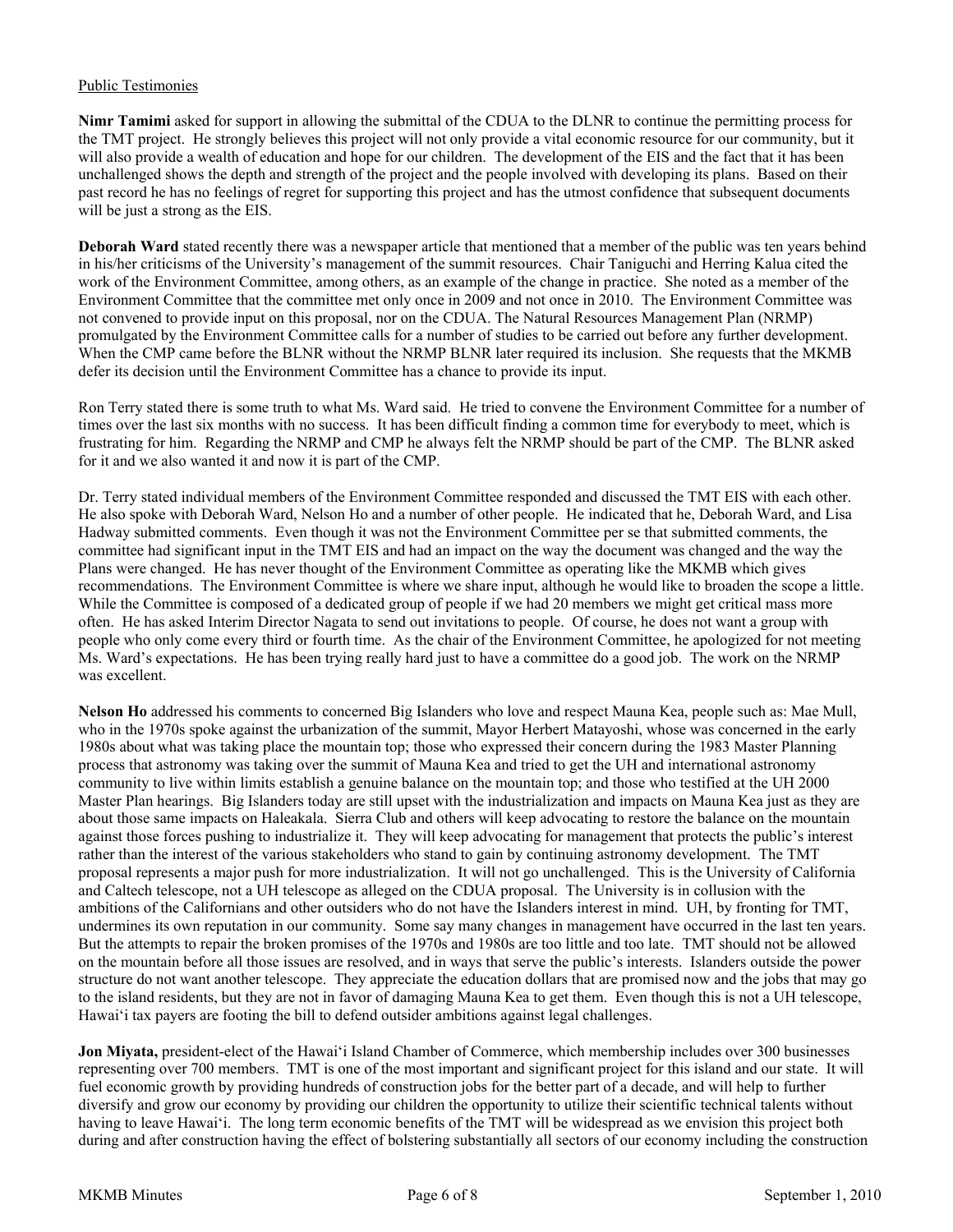housing market, retail, agriculture, education and government. While there are a few project opponents who repeatedly reflect on past events and shortcomings of other operators, we ask them to stop insinuating TMT has or will operate in the same manner. The open and transparent process TMT has demonstrated thru its extensive EIS is the same process we expect them to use throughout the conservation district use application process. TMT was diligent with meeting diverse groups of community members, listening to comments and concerns, and taking actions to address them in the EIS. The EIS is an outstanding document with solid scientific, cultural, social, and environmental findings and we trust TMT to deliver the same high level of thoroughness and integrity with its conservation district use application. We ask the Board file the conservation district use application with the Chancellor for submission to DLNR.

**Mary Begier**, full time licensed realtor, had the opportunity to participate in focus groups, review and read a number of environmental assessments and environmental impact statements. Here in Hawaiʻi we are fortunate that most of the people involved in the type of work it takes to draft an EA or EIS do so with a great deal of care for our community and environment. However, there are distinct differences from time to time. This is one of those times. All the meetings, gatherings, and outreach events she attended involving the TMT has always been a step above. The patience and style that the leaders of this project have operated with has raised the bar for future evaluation of EAs and EISs. From the leaders of Cal Tech to the public affairs employees here in Hawai'i to conduct themselves with such respect for the variety of personalities that care about our mountain demonstrates the level of commitment they have for the citizens of Hawai'i. Please grant this conservation district permit approval. She believes the work TMT will do within the conservation area will comply with the CMP and its sub plans. TMT not only wants to have this stellar telescope that will make wonderful and unique discoveries accessible to the scientists, but TMT wants to lead the astronomy industry in how to be a good neighbor and community member. Many people from all the other telescopes on Mauna Kea are appreciative of the heightened awareness all the telescopes are now experiencing. Thank you TMT for your professionalism in conducting business in my community. Thank you for your desire to maintain a spirit of aloha as you do your work. Thank you to the Management Board. You are volunteers and doing this without pay. She appreciates their volunteer time and careful consideration of this important step forward.

**Gregory Chun** on behalf of the Hawaiʻi Island Economic Development Board supports the recommendation of the Board to Chancellor Straney that the CDUP be filed. It is not what you do; it is how you do it. It is how you conduct yourself. TMT has conducted themselves in a way very different than others in the past. That is demonstrated by the fact that the EIS was accepted without any objections. They have been transparent in that process. They have been responsive to the community and have conducted themselves with aloha. That counts for something. Often times we evaluate these proposals looking at the specific benefits to be achieved by different groups. We often talk about mitigating one impact by offering a benefit on the other side. The approach being taken is really simple but quite novel and important. It is about integrating interest. It is not about who wins and who loses, but how we advance the benefit of everyone. That is reflected in their commitment to education, to work force development, and working with the UH so that they and their astronomy program have significant access to this technology. It is about raising the tide so that everyone benefits. We often evaluate these proposals on the vision that is being proposed. This is not about the vision of TMT or Cal Tech. This is about the vision of this community for the future of this island. The decision before us is as much what we want as it is what TMT wants. It has been said that we are the product of our past. That is true, but we do not have to be the victim of it. We can continue forward by making different choices.

**Dean Au, representing the Hawai'i Carpenters Union Local 745, strongly supports the Thirty Meter Telescope conservation** district use application. TMT is very appropriate for the use of this land and other telescopes located there. As much as an EIS, CDUA and CMP explain impacts that the telescope will have on Mauna Kea, imagine the impact that Mauna Kea, the Big Island and the State of Hawai'i will have on the Thirty Meter Telescope. Hawai'i will help define the largest and needed telescope in the world with our unique culture and aloha spirit. The Hawaiʻi Carpenters Union shares the same vision as TMT.

**Roberta Chu** spoke as chair of the Hawaiʻi Island Economic Development Board. Years ago when the TMT project came about, the HIEDB was very clear that they would be in support of the project, but not at all costs. It was very clear that cultural and environmental issues needed to be addressed properly and the months and years that have passed has demonstrated that TMT, OMKM, and the UH Hilo have worked well together to develop what has become a model for what we can look forward to as a project that will have tremendous impact on this island and state, but done right, it can have tremendous positive impacts. The HIEDB strongly urges the Mauna Kea Management Board to submit the conservation district use application to Dr. Straney at UH Hilo, and for him to recommend that UH Manoa present the application to the Board of Land and Natural Resources. This will then begin the final process with the hope that the permit can be granted and we can look forward to what can make our state a very different place in very positive ways.

**Jeno Enocencio**, with Kalalau Ranch and the Office of Hawaiian Affairs Native Hawaiian Historic Preservation Council, stated a lot of the Council members were hesitant in supporting the TMT project. Our advice to the OHA Board of Trustees